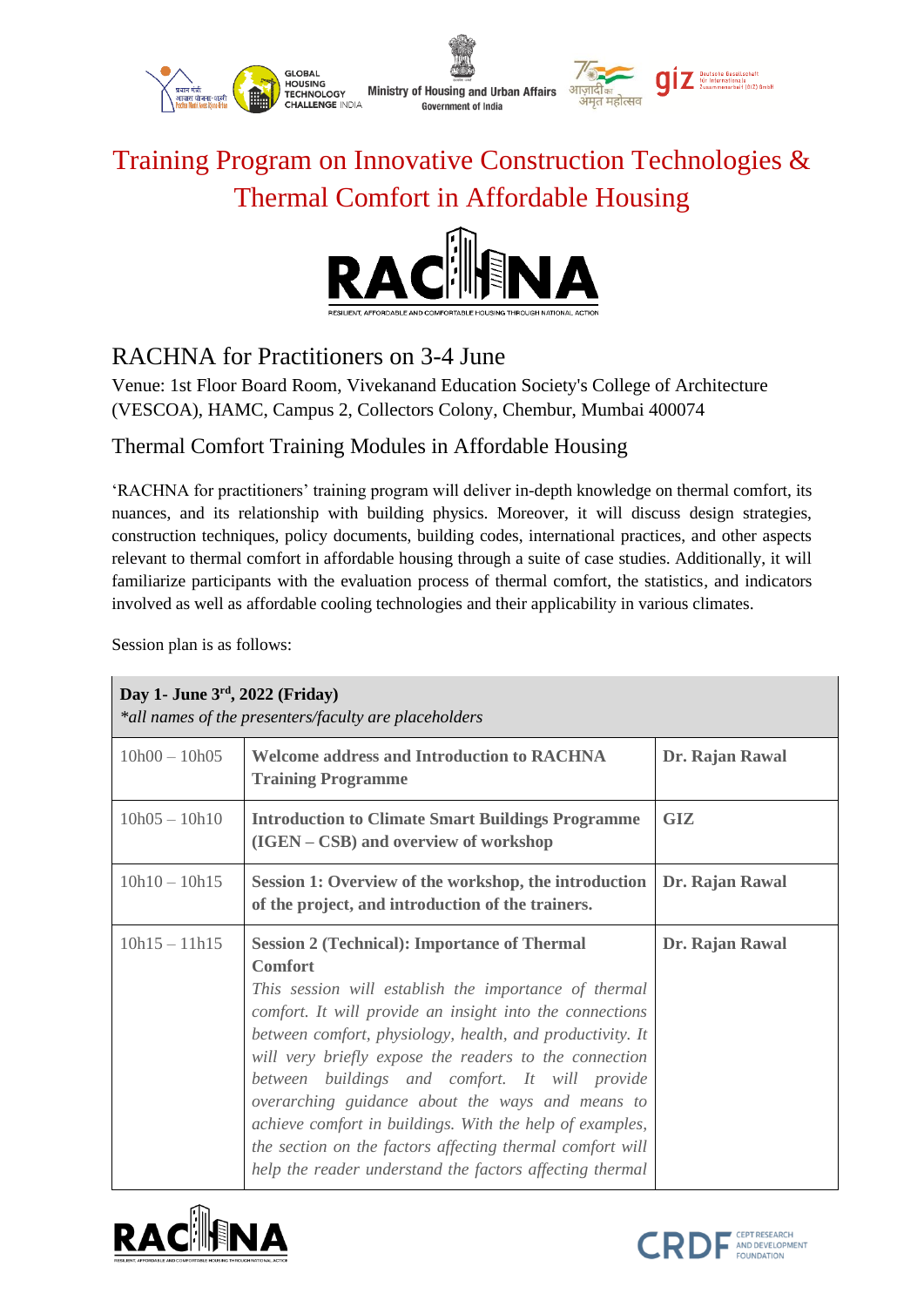| प्रवान मंत्री<br>आवास योजना-शहरी | <b>GLOBAL</b><br><b>HOUSING</b><br><b>Ministry of Housing and Urban Affairs</b><br><b>TECHNOLOGY</b><br>अमृत महोत्सव<br><b>CHALLENGE INDIA</b><br><b>Government of India</b>                                                                                                                                                                                                                                                                                                                                                                                                                                                          | Deutsche Gesellschaf<br>für Internationale<br>Zusammenarbeit (GIZ) Gmbl |
|----------------------------------|---------------------------------------------------------------------------------------------------------------------------------------------------------------------------------------------------------------------------------------------------------------------------------------------------------------------------------------------------------------------------------------------------------------------------------------------------------------------------------------------------------------------------------------------------------------------------------------------------------------------------------------|-------------------------------------------------------------------------|
|                                  | comfort. The session will end with establishing a relation<br>between comfort and associated energy consumption<br>through cooling needs.                                                                                                                                                                                                                                                                                                                                                                                                                                                                                             |                                                                         |
| $11h15 - 11h30$                  | <b>Questions and Answers</b>                                                                                                                                                                                                                                                                                                                                                                                                                                                                                                                                                                                                          |                                                                         |
| $11h30 - 11h45$                  | <b>Health Break</b>                                                                                                                                                                                                                                                                                                                                                                                                                                                                                                                                                                                                                   |                                                                         |
| $11h45 - 12h45$                  | <b>Session 3 (Technical): Building Physics and its</b><br>relationship with Thermal comfort<br>This session will deal with building envelop, its heat<br>transfer mechanism and its effect on the thermal comfort.<br>Each heat transfer mode will be discussed in detail with<br>its associated building elements. The session also will<br>discuss climate context in detail and the impact of building<br>elements on the comfort. The session will also provide<br>selected case studies that demonstrates the correlation<br>between envelop thermal performance, HVAC energy<br>consumption and thermal comfort.                | Dr. Rajan Rawal                                                         |
| $12h45 - 13h00$                  | <b>Questions and Answers</b>                                                                                                                                                                                                                                                                                                                                                                                                                                                                                                                                                                                                          |                                                                         |
| $13h00 - 14h00$                  | <b>Lunch Break</b>                                                                                                                                                                                                                                                                                                                                                                                                                                                                                                                                                                                                                    |                                                                         |
| $14h00 - 14h45$                  | <b>Session 4 (Technical): Fundamentals of Thermal</b><br><b>Comfort</b><br>This session will provide an insight into the connections<br>between comfort and human behavior, physiology, and<br>psychology in detail. The session will further provide<br>advanced understanding about local discomfort, thermal<br>asymmetry. It will discuss various theories of thermal<br>comfort, thermal comfort induced behavior and emerging<br>trends in thermo-physiology. It will provide overarching<br>guidance about the ways and means to measure thermal<br>comfort among occupants along with explanation of the<br>metrics involved. | Dr. Rajan Rawal                                                         |
| $14h45 - 15h00$                  | <b>Questions and Answers</b>                                                                                                                                                                                                                                                                                                                                                                                                                                                                                                                                                                                                          |                                                                         |
| 15h00-15h45                      | <b>Session 5 (Technical): Affordable Housing Passive</b><br><b>Design Strategies</b>                                                                                                                                                                                                                                                                                                                                                                                                                                                                                                                                                  | <b>Anand Achari</b>                                                     |

Ŵ



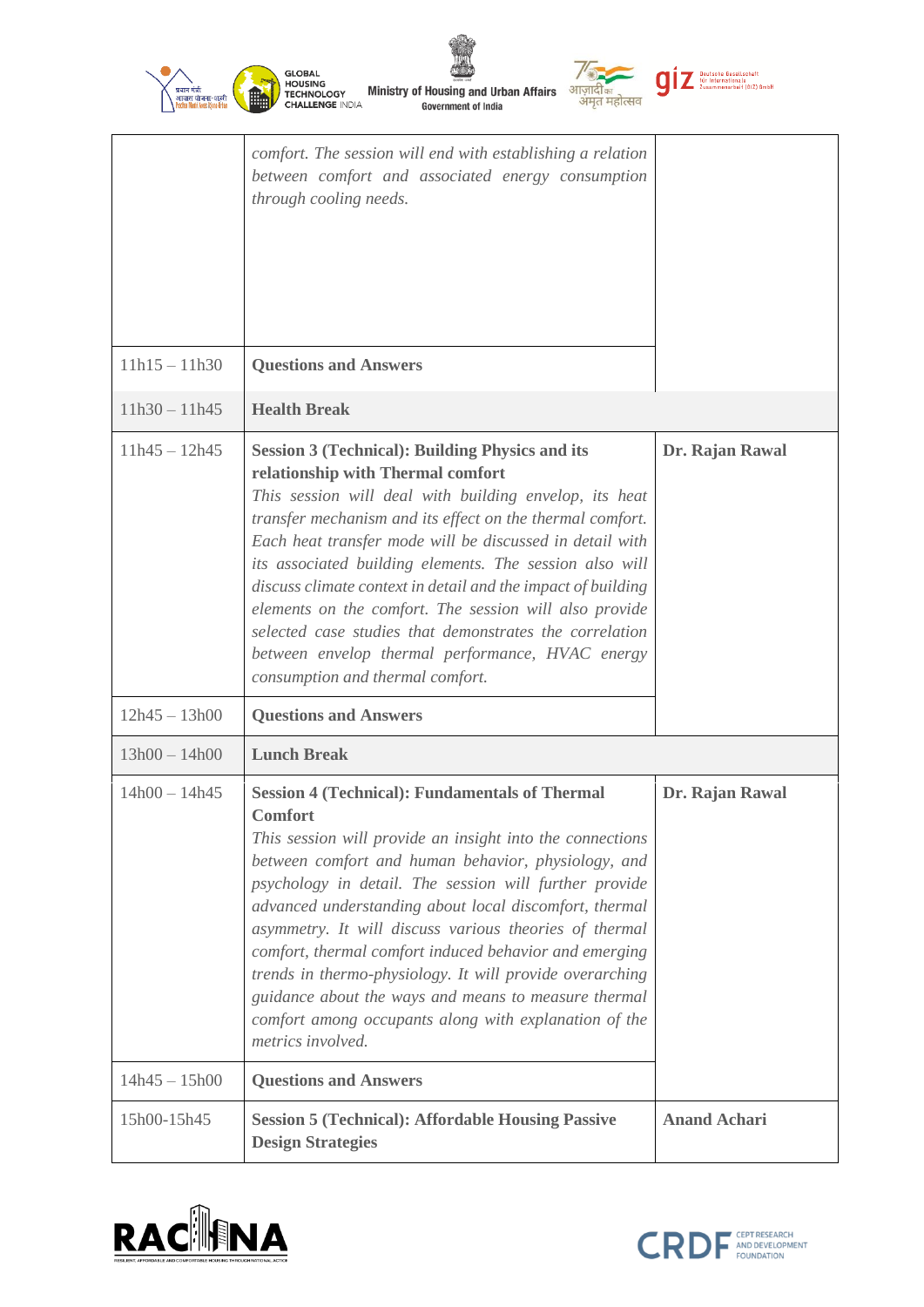| प्रधान मंत्री<br>आवास योजना-शहरी | <b>GLOBAL</b><br><b>HOUSING</b><br><b>Ministry of Housing and Urban Affairs</b><br><b>TECHNOLOGY</b><br>अमृत महोत्सव<br><b>CHALLENGE INDIA</b><br><b>Government of India</b>                                                                                                                                                                                                                                                                                                                                                                                                                                                                                                                                                                                                                                                                                                                                                                           | <b>Deutsche Gesellschaft</b><br>für Internationale<br>Zusammenarbeit (GIZ) GmbH |
|----------------------------------|--------------------------------------------------------------------------------------------------------------------------------------------------------------------------------------------------------------------------------------------------------------------------------------------------------------------------------------------------------------------------------------------------------------------------------------------------------------------------------------------------------------------------------------------------------------------------------------------------------------------------------------------------------------------------------------------------------------------------------------------------------------------------------------------------------------------------------------------------------------------------------------------------------------------------------------------------------|---------------------------------------------------------------------------------|
|                                  | This session will start with the introduction of passive<br>design and its importance. It will provide a quick overview<br>of various strategies before detailing out few strategies<br>that are important to be incorporated in affordable<br>housing. The session will provide insights into the site<br>level design decisions as well as building-level design<br>decisions. It will further provide a comparative<br>understanding of appropriate orientation, use of building<br>mass to reduce radiative heat gains in warm climates, it<br>will guide fenestration design, location, and shading<br>design appropriate for affordable housing. The use of<br>appropriate ventilation for comfort and well-being also<br>will be covered in this session. The session will also<br>provide selected case studies that have adopted best<br>practice approaches at the site and at the building level to<br>implement passive design strategies. |                                                                                 |
| 15h45-16h00                      | <b>Questions and Answers</b>                                                                                                                                                                                                                                                                                                                                                                                                                                                                                                                                                                                                                                                                                                                                                                                                                                                                                                                           |                                                                                 |
|                                  |                                                                                                                                                                                                                                                                                                                                                                                                                                                                                                                                                                                                                                                                                                                                                                                                                                                                                                                                                        |                                                                                 |
| 16h00 - 16h15                    | <b>Health Break</b>                                                                                                                                                                                                                                                                                                                                                                                                                                                                                                                                                                                                                                                                                                                                                                                                                                                                                                                                    |                                                                                 |
| $16h15 - 17h15$                  | <b>Session 6 (Technical): Building Materials and</b><br><b>Methods of Construction for Affordable Housing</b><br>This session will start with the overview of affordable<br>roofing and fenestration materials<br>walling,<br>and<br>technologies. It will further detail the appropriateness of<br>materials and methods of the construction for housing and<br>its applicability in various housing typologies. The session<br>further enhances the understanding of the reader to adopt<br>materials and methods according to the climate context.<br>The focus would also be given to alternative construction<br>technologies, low embodied carbon materials, availability<br>of material locally and economics of it. The session will<br>also provide selected case studies that have adopted best<br>practice approaches at the building level with<br>construction technologies and materials.                                                | <b>Anand Achari</b>                                                             |
| $17h15 - 17h25$                  | <b>Questions and Answers</b>                                                                                                                                                                                                                                                                                                                                                                                                                                                                                                                                                                                                                                                                                                                                                                                                                                                                                                                           |                                                                                 |

◈



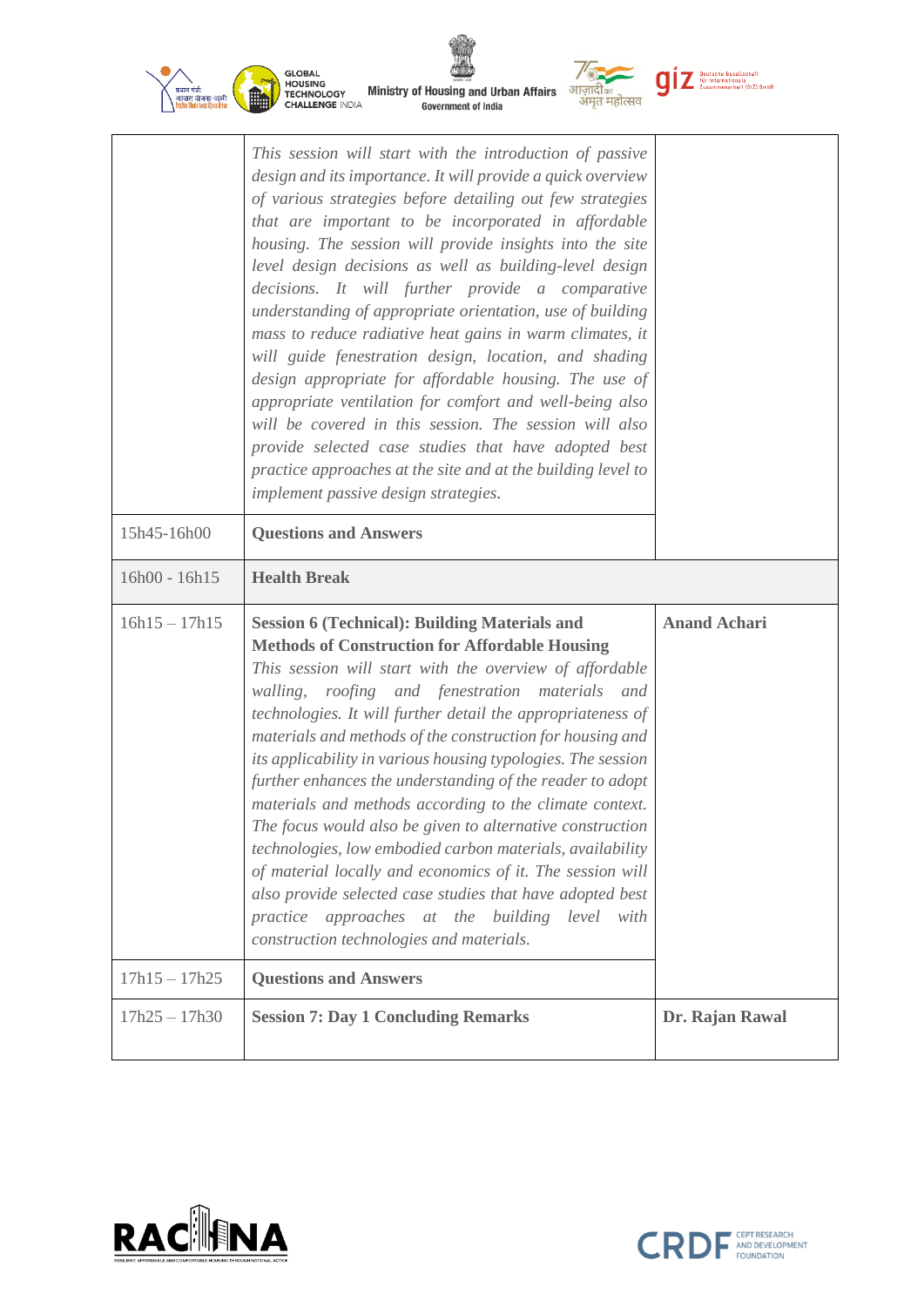



| Day 1- June 4 <sup>th</sup> , 2022 (Saturday)<br>*all names of the presenters/faculty are placeholders |                                                                                                                                                                                                                                                                                                                                                                                                                                                                                                                                                                                                                                                                                                                                                                                                                       |                     |  |
|--------------------------------------------------------------------------------------------------------|-----------------------------------------------------------------------------------------------------------------------------------------------------------------------------------------------------------------------------------------------------------------------------------------------------------------------------------------------------------------------------------------------------------------------------------------------------------------------------------------------------------------------------------------------------------------------------------------------------------------------------------------------------------------------------------------------------------------------------------------------------------------------------------------------------------------------|---------------------|--|
| $10h00 - 10h15$                                                                                        | <b>Session 8: Day 1 Recap</b>                                                                                                                                                                                                                                                                                                                                                                                                                                                                                                                                                                                                                                                                                                                                                                                         | Dr. Rajan Rawal     |  |
| $10h15 - 11h15$                                                                                        | <b>Session 9 (Technical): Building Codes, Affordable</b><br><b>Housing and Thermal Comfort</b><br>This session will provide an understanding of the provision<br>of various thermal comfort-related clauses in the National<br>Building Code, Eco Niwas Samhita, various guidelines<br>provided by the government. It also will provide insights into<br>the implementation of policy. The reader will be able to<br>comprehend the process of implementing the code at the<br>local level. It will discuss the programming of code<br>implementation, the economics of it as well as the benefits of<br>the codes. Further, this section will outline the codes<br>implemented internationally through the voluntary market-<br>based systems, government byelaw, provisions in ISO, and<br><b>ASHRAE</b> standards. | Dr. Rajan Rawal     |  |
| $11h15 - 11h30$                                                                                        | <b>Questions and Answers</b>                                                                                                                                                                                                                                                                                                                                                                                                                                                                                                                                                                                                                                                                                                                                                                                          |                     |  |
| $11h30 - 11h45$                                                                                        | <b>Health Break</b>                                                                                                                                                                                                                                                                                                                                                                                                                                                                                                                                                                                                                                                                                                                                                                                                   |                     |  |
| $11h45 - 12h30$                                                                                        | <b>Session 10 (Technical): Application of Thermal Comfort</b><br>in Affordable Housing- A Suite of Case Studies<br>This session will bring salient features of the projects that<br>have demonstrated approaches to achieve thermal comfort<br>in affordable housing. This session will include the projects<br>that were conceived using integrated design practices. The<br>case studies in this session will highlight more than one<br>aspect of the project that meets the objective of affordability<br>and comfort. The on-site performance of the housing also<br>will be included to help the participants understand the<br>methods of field performances.                                                                                                                                                  | <b>Anand Achari</b> |  |
| $12h30 - 12h45$                                                                                        | <b>Questions and Answers</b>                                                                                                                                                                                                                                                                                                                                                                                                                                                                                                                                                                                                                                                                                                                                                                                          |                     |  |
| $12h45 - 13h00$                                                                                        | <b>Discussions on quiz-questionnaires</b>                                                                                                                                                                                                                                                                                                                                                                                                                                                                                                                                                                                                                                                                                                                                                                             |                     |  |
| $13h00 - 14h00$                                                                                        | <b>Lunch Break</b>                                                                                                                                                                                                                                                                                                                                                                                                                                                                                                                                                                                                                                                                                                                                                                                                    |                     |  |
| $14h00 - 15h00$                                                                                        | <b>Session 11 (Technical): Thermal Comfort Study</b><br><b>Methods</b><br>This session will outline the field-based methods, theory-<br>based method and laboratory-based methods adopted in the<br>past and in the contemporary world to understand the<br>thermal comfort. It will demonstrate the applicability of                                                                                                                                                                                                                                                                                                                                                                                                                                                                                                 | Dr. Rajan Rawal     |  |